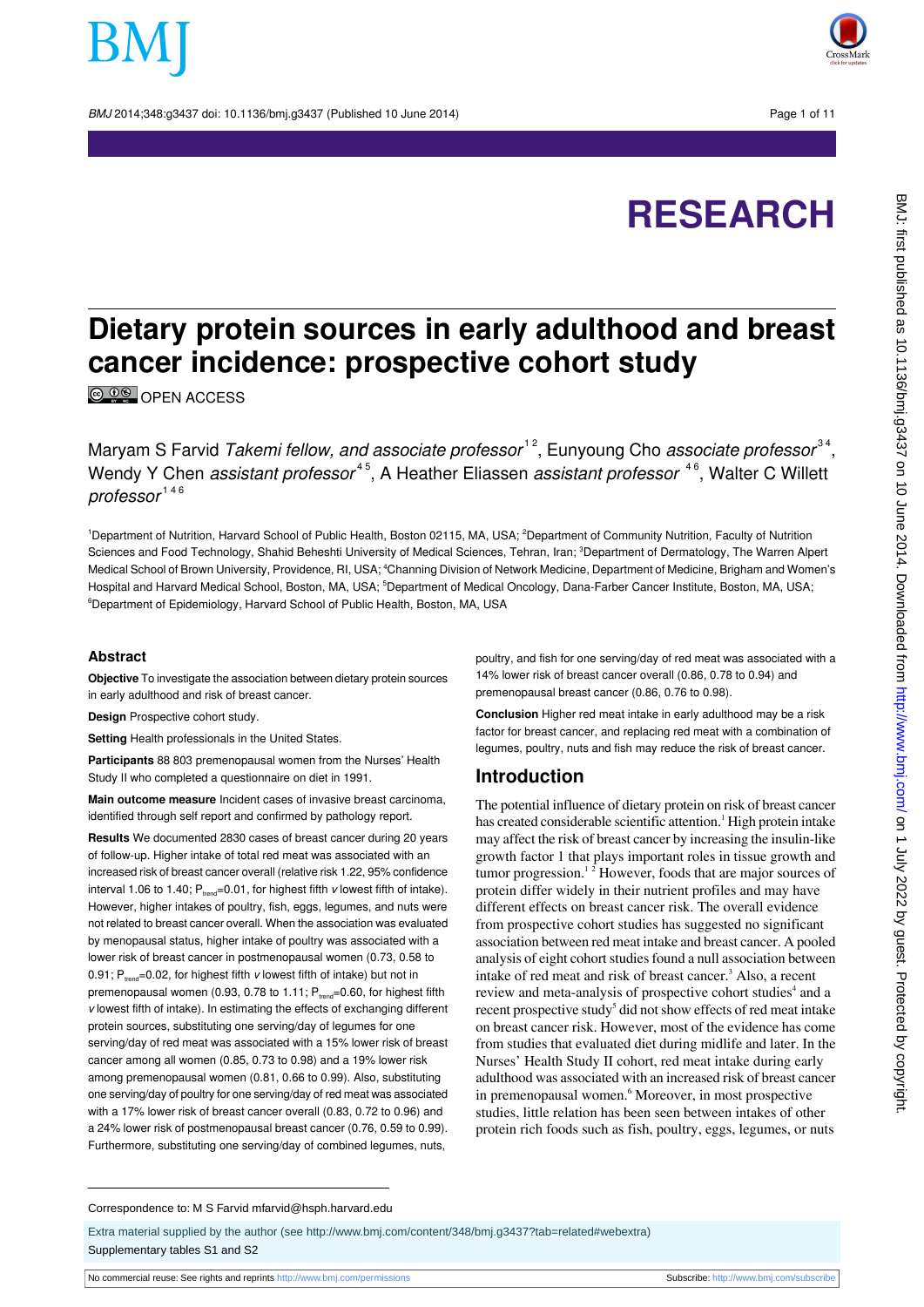and risk of breast cancer, but data from early adult life are also limited.<sup>7-11</sup>

The exposures between menarche and first pregnancy may be more important in the development of breast cancer. Epidemiologic studies of women who survived the atomic bombing in Hiroshima and Nagasaki and radiation treatment for Hodgkin's lymphoma have shown that exposure to radiation in childhood and early adulthood was associated with subsequent risk of cancer, but radiation was less strongly related to risk of breast cancer among women older than 30 years at the time of exposure.<sup>12-14</sup>

Although breast tumors vary by estrogen and progesterone receptor status, most previous studies have evaluated the relation between dietary sources of protein and breast cancer, with limited information on how the cancers differed by hormone receptor status.<sup>5 6</sup> In an early analysis from the Nurses' Health Study II with 12 years of follow-up,<sup>6</sup> we reported a positive association between red meat intake and breast cancer in premenopausal women, especially tumors with positive hormone receptors. However, it was not clear whether the positive findings were due to early age at dietary assessment or the relatively young age of women at diagnosis of breast cancer. In this updated analysis with longer follow-up and approximately three times the number of cases of breast cancer, we investigated the association of total intakes of unprocessed and processed red meat before menopause with risk of breast cancer overall and separately among premenopausal and postmenopausal women. In addition we examined the associations between breast cancer and other protein rich foods, including poultry, fish, eggs, legumes, and nuts. Furthermore, we evaluated whether the association between red meat and breast cancer differs by hormone receptor status.

## **Methods**

## **Study population**

The Nurses' Health Study II began in 1989 and is a prospective cohort study of 116 430 female registered nurses who were 24 to 43 years of age. In 1991, participants were asked to complete a food frequency questionnaire about usual dietary intake in the past year. A total of 97 813 women answered the questionnaire. We excluded those who had an implausible daily energy intake  $\approx$  (<2508 or  $\geq$ 14630 kJ) or left more than 70 food items blank on the food frequency questionnaire. Of the remaining 95 452, we excluded women who were postmenopausal in 1991. Participants were also excluded if they had a diagnosis of any cancer except non-melanoma skin cancer, diabetes, coronary heart disease, or stroke before returning the 1991 questionnaire, or had missing data on age or red meat intake. We included 88 803 women in the analysis. The cumulative response rate among living participants was 95%.

#### **Dietary assessment**

Participants completed a semi-quantitative food frequency questionnaire with approximately 130 items in 1991, 1995, 1999, 2003, and 2007 about usual dietary intake and alcohol consumption during the past year (availableat [www.channing.](http://www.channing.harvard.edu/nhs/?page_id=246) [harvard.edu/nhs/?page\\_id=246\)](http://www.channing.harvard.edu/nhs/?page_id=246). Total red meat items listed on the food frequency questionnaire included unprocessed red meat (beef, pork, or lamb as a sandwich, pork as a main dish, beef or lamb as a main dish, and hamburger) and processed red meat (hot dogs, bacon, and other processed meat such as sausage, salami, bologna); poultry included chicken and turkey; fish included tuna, dark meat fish (for example, mackerel, salmon, sardines, bluefish, swordfish), and other fish; legumes included tofu or soybeans, string beans, beans, or lentils, and peas or lima beans; and nuts included peanut, peanut butter, and other nuts. Responses were given for commonly used portion sizes and nine categories of intake frequency ranging from "never or less than once per month" to "six or more per day."

Food intake during adolescence was measured in 1998 using a 124 item food frequency questionnaire, which was specifically designed to contain foods that were usually consumed during the periods from 1960 to 1980 when these women would have been in high school. Food items included in the food frequency questionnaire for adolescents and response categories were similar to those in the food frequency questionnaire for adults. We calculated nutrient intakes by multiplying the frequency of consumption of each item by the nutrient content of the specified portions and then summing across all items. Nutrient values in foods were obtained from the US Department of Agriculture, food manufacturers, independent academic sources, and our own fatty acid analyses of commonly used margarines, cooking oils, and baked foods.15-17 Every four years, the food composition database was updated to account for changes in the food supply. We calculated the percentage of energy from total fat by dividing energy intake from total fat by total energy intake. Using the residuals from the regression of nutrient intake on total energy intake, we adjusted total iron and heme iron for energy.18 19 We did not adjust food intakes for total energy intake, as the correlation between individual foods and total energy intake was low.

The reproducibility and validity of food frequency questionnaires for measuring individual red meat items have been evaluated in 173 women from the Nurses' Health Study. The correlation coefficients for intake of individual red meat items comparing diet records with the food frequency questionnaire were mostly higher than 0.5 after correction for attenuation because of within person variation in diet records.<sup>20</sup>

## **Documentation of breast cancer**

We identified new cases of breast cancers from biennial questionnaires. Then we got permission from women with breast cancer or next of kin for those who had died to review hospital records and pathology reports. Deaths in this cohort were reported through family members and the postal service in response to the follow-up questionnaires or identified through annual review of the national death index. Medical records were obtained for 88% of cases in the Nurses' Health Study II included in this analysis. More than 98% of self reported breast cancers were confirmed through review of pathology reports. Therefore we included self reported cases with missing pathology reports in the analysis. We excluded cases of carcinoma in situ from the analyses. To determine the estrogen and progesterone receptor status of the breast cancer we abstracted information from pathology reports.

#### **Assessment of other variables**

From the biennial Nurses' Health Study II questionnaires we collected information on risk factors for breast cancer, including age, height, weight, family history of breast cancer, history of benign breast disease, smoking, race, age at menarche, parity, age at first birth, menopausal status, postmenopausal hormone use, age at menopause, and oral contraceptive use. All variables except race, height, and age at menarche were updated to the most recent information before date of diagnosis, whenever available. We considered women to be premenopausal if they still had menstrual periods or had hysterectomy with at least one ovary remaining and were younger than 46 years for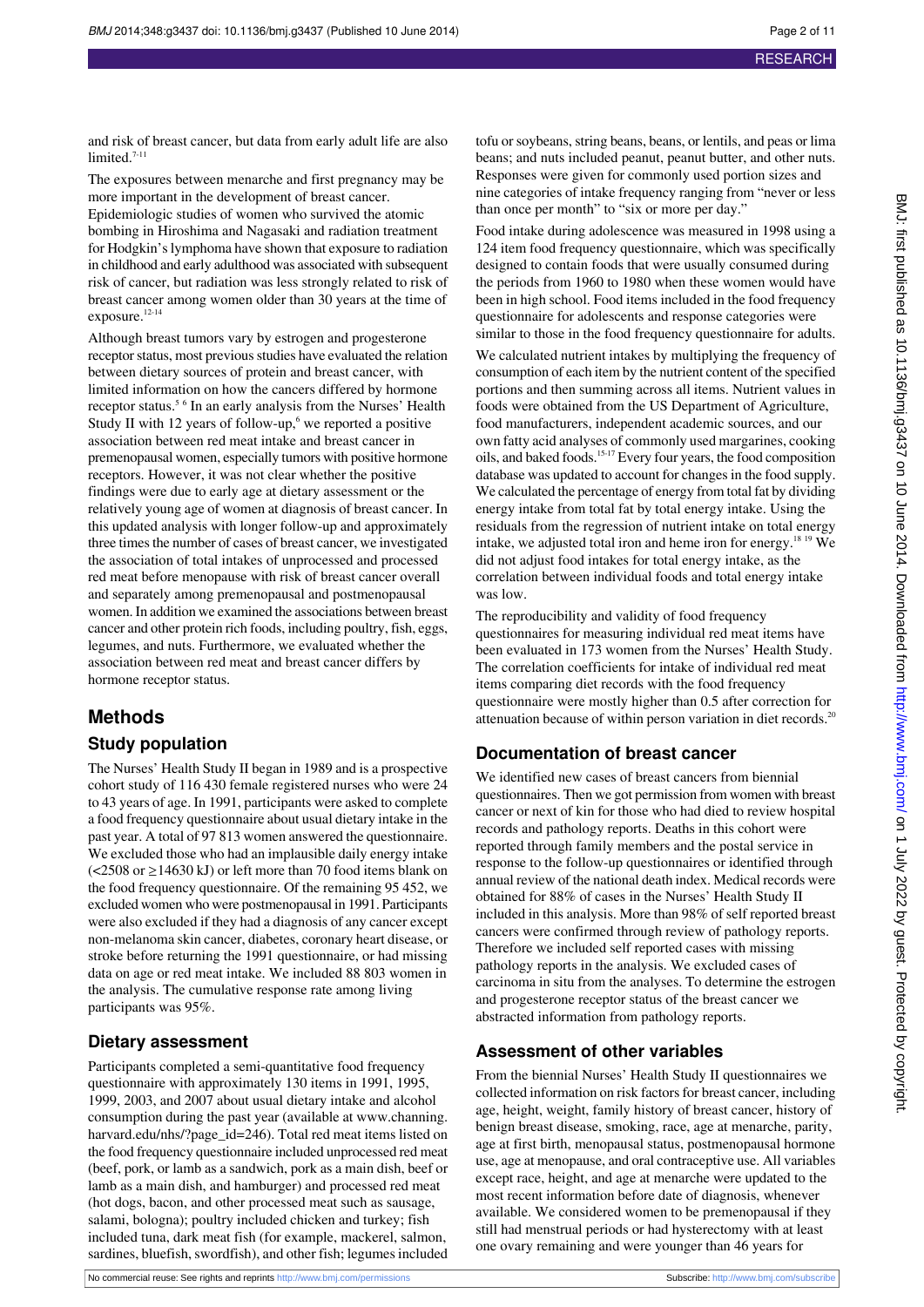smokers or younger than 48 years for non-smokers. Women were considered as postmenopausal if they reported permanent cessation of menstrual periods or had undergone bilateral oophorectomy. We defined women of unknown menopausal status or who had hysterectomy without bilateral oophorectomy as postmenopausal if they were 54 years or older for smokers or 56 years or older for non-smokers.<sup>21</sup>

#### **Statistical analysis**

We calculated person years from the return date of the 1991 questionnaire until the date of breast cancer diagnosis, death, or end of follow-up (1 June 2011), whichever came first. We used the dietary intake in 1991 in the primary analysis as this represents the dietary intake in early adulthood. Women were divided into five categories according to food group or nutrient intake. We used Cox proportional hazards models, stratified by age in months and questionnaire year, to estimate relative risk and 95% confidence intervals. Multivariable models adjusted for race, family history of breast cancer in mother or sisters, history of benign breast disease, smoking, height, body mass index, age at menarche, parity, age at first birth, oral contraceptive use, and alcohol and energy intakes, and, for postmenopausal women, age at menopause and hormone use. For all women, we additionally adjusted for menopausal status. We replaced missing covariate data, which comprised 5.5% of total person years for oral contraceptive use and less than 5% of total person years for body mass index, smoking, height, age at menarche, age at menopause, parity, and age at first birth, with the carried forward method for continuous variables and missing indicator method for categorical variables.

To best represent long term effects of food intake on breast carcinogenesis and to minimize measurement error caused by within person variation, we calculated premenopausal cumulative averaged intakes of food groups using the 1991, 1995, 1999, 2003, and 2007 dietary data for a sensitivity analysis. To evaluate the effects of diet during the premenopausal period on risk of breast cancer, we stopped updating the dietary data when the participants reported change in menopausal status. We used the median value of each variable in each fifth as a continuous variable for tests for trend. We estimated the effect of substituting one serving/day of poultry, fish, legumes, eggs, or nuts for one serving/day of total red meat by including simultaneously these food items as well as low fat dairy products and high fat dairy products as continuous variables in the multivariable model. The relative risk and the 95% confidence intervals for the substitution effect were derived from the difference between the regression coefficients, variances, and covariance.<sup>22</sup> We examined effect modification for the association between red meat and breast cancer risk by other measures of breast cancer risk factors. A cross product interaction term between each factor and intake of red meat expressed as a continuous variable was included in the multivariable model. We used a likelihood ratio test with one degree of freedom to derive P values for tests for interactions. We also tested the differential association between total red meat intake and breast cancer risk by estrogen and progesterone receptor status using Cox proportional cause specific hazards regression model with a duplication method for competing risk data. This method permits the estimation of separate associations of red meat with each of positive estrogen and progesterone receptors and negative estrogen and progesterone receptors, and has been used to assess whether red meat intake has statistically different regression coefficients for different tumor subtype. We used SAS version 9.3 (SAS Institute, Cary, NC) for all analyses. All P values are two sided.

#### **Results**

During 1 725 419 person years of follow-up of 88 803 premenopausal women, 2830 cases of invasive breast carcinoma were documented (1511 premenopausal breast cancer, 918 postmenopausal breast cancer, and 401 uncertain menopausal status) between 1991 and 2011. The average age of the participants in 1991 was 36.4 (SD 4.6) years (range 26-45 years) and the average age of breast cancer diagnosis was 45 years in premenopausal women (range 27-60 years) and 55 years in postmenopausal women (range 39-64 years). Table [1⇓](#page-6-0) shows the age adjusted distribution of breast cancer risk factors according to fifths of total red meat intake. Compared with women who consumed a lower amount of red meat, women with a higher intake were more likely to have a larger body mass index, to have higher energy intake, to smoke, and to have three or more children as well as less likely to use oral contraceptives and to have a history of benign breast disease.

Among all women, higher total red meat intake in 1991 was associated with an increased risk of breast cancer in multivariable analysis (relative risk 1.22, 95% confidence interval 1.06 to 1.40;  $P_{trend}$ =0.01, for highest fifth *v* lowest fifth) (table2[⇓\)](#page-7-0). Similar point estimates were observed among premenopausal and postmenopausal women, separately, though they did not reach statistical significance. Among all women, the positive association between total red meat was still significant after additional adjustment for total fat intake (for highest *v* lowest fifth: relative risk 1.20, 1.03 to 1.40;  $P_{trend} = 0.04$ ), fruits and vegetables intake (for highest *v* lowest fifth: 1.19, 1.04 to 1.37,  $P_{trend} = 0.03$ ), or heme iron (for highest *v* lowest fifth: 1.21, 1.04 to 1.41;  $P_{t_{\text{rend}}}=0.03$ ). We also controlled for the frequency of having fried foods at home and away from home, but the results were not appreciably altered (data not shown). When total red meat intake was modeled as a continuous variable, each additional serving/day increase in total red meat was associated with a 13% increase in risk of breast cancer among all women (relative risk 1.13, 1.04 to 1.22), 12% increase among premenopausal women (1.12, 1.01 to 1.25), and 8% increase among postmenopausal women (1.08, 0.94 to 1.23). Additional adjustment for red meat intake during adolescence did not appreciably attenuate the relative risk. Among women with dietary data for both adulthood and adolescence (n=40) 644), the relative risk for one serving/day of total red meat intake during adulthood was 1.20 (1.07 to 1.34) for breast cancer overall and 1.24 (1.07 to 1.44) for premenopausal breast cancer. After additional adjustment for red meat intake during adolescence, the relative risk was 1.18 (1.06 to 1.33) for breast cancer overall and 1.20 (1.03 to 1.40) for premenopausal breast cancer. In a sensitivity analysis using the cumulative average of premenopausal intake, similar results have been found (for each additional serving/day: relative risk among all women 1.12, 1.03 to 1.22 and among premenopausal women 1.15, 1.02 to 1.29).

Poultry intake in 1991 was associated with a lower risk of postmenopausal breast cancer (highest *v* lowest fifth: relative risk0.73, 0.58 to 0.91;  $P_{\text{trend}}$ =0.02) (table 2 $\downarrow$ ), and the estimate was unchanged with adjustment for fat or fruits and vegetables intakes (data not shown). Also, cumulative average of premenopausal intake of poultry was associated with a lower risk of postmenopausal breast cancer: each additional serving/day of poultry was associated with a 25% lower risk of postmenopausal breast cancer (relative risk 0.75, 0.58 to 0.98). Neither baseline intakes of poultry, nor the cumulative average of premenopausal poultry intakes, were associated with premenopausal risk of breast cancer. Intakes of legumes, fish, eggs, and nuts were not associated with either premenopausal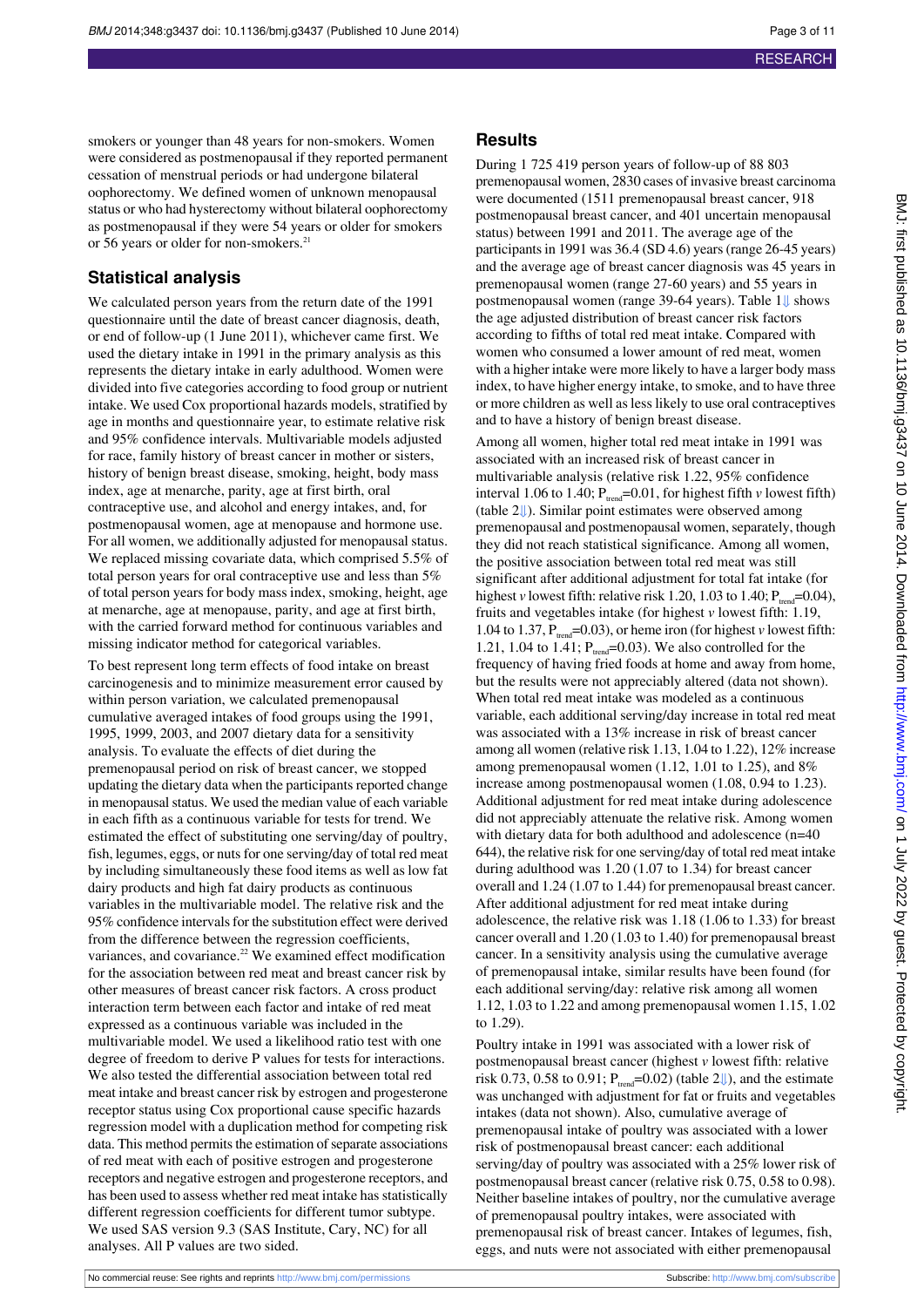or postmenopausal breast cancer (tables 2 and3[⇓\)](#page-9-0). In age adjusted and multivariable adjusted models, none of the tests for trend were significant across fifths of total iron and heme iron intakes in early adulthood and breast cancer incidence in either premenopausal or postmenopausal women (see supplementary table S1).

Based on diet in 1991, substituting one serving/day of legumes for one serving/day of total red meat was associated with a lower risk of breast cancer among all women (relative risk 0.85, 0.73 to 0.98) and among premenopausal women (0.81, 0.66 to 0.99; figure[⇓\)](#page-10-0). Replacement of one serving/day of total red meat with one serving/day of poultry was associated with a lower risk of breast cancer in all women (0.83, 0.72 to 0.96) and postmenopausal women (0.76, 0.59 to 0.99). Furthermore, substituting one serving/day of combined legumes, nuts, poultry, and fish for one serving/day of red meat was associated with a 14% lower risk of breast cancer overall (0.86, 0.78 to 0.94) and a 14% lower risk of premenopausal breast cancer (0.86, 0.76 to 0.98, figure).

We had information on estrogen receptor status for 81% (n=2306) of breast cancers and progesterone receptor status for 80% (n=2275) of breast cancers. Supplementary table S2 presents the associations between total red meat intake and breast cancer risk according to hormone receptor status; data are presented for both tumors with positive estrogen and progesterone receptors and tumors with negative estrogen and progesterone receptors. We did not observe significant heterogeneity between total red meat intake and tumor status in either premenopausal or postmenopausal breast cancer (see supplementary table S2).

We also examined whether the association between intake of red meat and breast cancer risk differed by levels of risk factors for breast cancer, including family history of breast cancer, body mass index, oral contraceptive use, smoking, history of benign breast disease, alcohol intake, postmenopausal hormone use, age at first birth, and parity. The association between red meat intake and breast cancer risk was modified by oral contraceptives. For each serving/day of total red meat, the risk of breast cancer was 54% higher among women who currently used oral contraceptives (relative risk 1.54, 1.13 to 2.08) and 11% higher in women who were former users (1.11, 1.02 to 1.22), with no association in non-users (1.04, 0.84 to 1.28) (P for interaction=0.007); the interaction was also significant among premenopausal women (P for interaction=0.009).

## **Discussion**

We found that higher consumption of red meat in women during early adulthood was associated with a higher risk of breast cancer. Adjusting for animal fat, fruits and vegetables, and heme iron did not appreciably change the association between red meat intake and breast cancer risk. Moreover, poultry intake was associated with a lower risk of breast cancer in postmenopausal women. Although intakes of legumes, fish, eggs, and nuts were not significantly associated with breast cancer in either premenopausal or postmenopausal women, substituting legumes or poultry or the combination of poultry, fish, legumes, and nuts for red meat was associated with a lower risk of breast cancer. In addition, higher intakes of total iron or heme iron were not associated with risk of breast cancer.

#### **Results in relation to other studies**

The evidence from prospective studies concerning a role of red meat intake during adulthood in risk of breast cancer is not consistent.3 5 7 8 A recent review and meta-analysis of prospective

studies on consumption of unprocessed and processed red meat and breast cancer incidence found that the intake of the red meat was not independently associated with increasing breast cancer risk.<sup>4</sup> However, most of the results have been derived from diet during midlife and later, and red meat intake during early adulthood may be more related to an increased risk of breast cancer. Carcinogenic byproducts such as heterocyclic amines and polycyclic aromatic hydrocarbons, created during high temperature cooking of meat; animal fat and heme iron from red meat; and hormone residues of the exogenous hormones for growth stimulation in beef cattle are some of the mechanisms that may explain the positive association between high intake of red meat and risk of breast cancer.23-28 We had only limited information on cooking methods of red meat. Controlling for the frequency of fried foods at home and away from home in this analysis did not alter the results. Furthermore, our findings persisted after adjustment for heme iron or total fat, thus reducing the possibility that they were due to higher intake of heme iron and fat.

We found that the risk of breast cancer was lower in women who replaced red meat with legumes in early adulthood. Legumes contain several components such as fiber and phytoestrogen, which have been negatively associated with breast cancer incidence. $29\,30$  The anticarcinogenic effects of beans have been shown in animal models.<sup>31</sup> An intervention study reported that substituting a diet high in vegetable fat and protein for a diet high in animal fat and protein could reduce the circulating estrogen levels by more than 40%.<sup>32</sup> Reduction in insulin, insulin-like growth factor, and inflammatory biomarkers, or alterations in lipid metabolism are mechanisms that could explain the inverse association between legumes and risk of breast cancer.<sup>33</sup>

We did not detect any association between breast cancer in premenopausal women and poultry intake. However, this association was significant for breast cancer in postmenopausal women. Intake of poultry was not associated with a lower risk of breast cancer in some other prospective studies.<sup>3 5 11</sup> Poultry contains higher amounts of polyunsaturated fat than does red meat, and processing and cooking methods for poultry likely differ from that of red meat. Similar to the findings from recent meta-analysis of 11 prospective cohort studies with over 13 000 breast cancer events and over  $687,000$  participants,  $34$  we did not observe a clear association with fish intake. The results of the Singapore Chinese Health Study indicated that high consumption of fish (mean intake  $\geq$ 58.3 g/day) has been inversely associated with breast cancer in postmenopausal women; this intake was higher than in our study.<sup>10</sup>

A non-linear association between egg intake and breast cancer risk has been found in the European Prospective Investigation into Cancer and Nutrition cohort.<sup>8</sup> Although egg consumption has been associated with a borderline linear trend toward increased risk of breast cancer in premenopausal women in the Nurses' Health Study,<sup>7</sup> we found no evidence that intake of eggs in early adulthood was associated with breast cancers in premenopausal or postmenopausal women in the current analysis. The inconsistencies among the cohort study results may be due to chance or differences in the consumption level. The median intake of eggs in the highest fourth in our study population was 0.43 eggs per day, smaller than the two eggs per day that have been significantly associated with a higher risk of breast cancer in a pooled analysis of eight cohort studies.<sup>3</sup>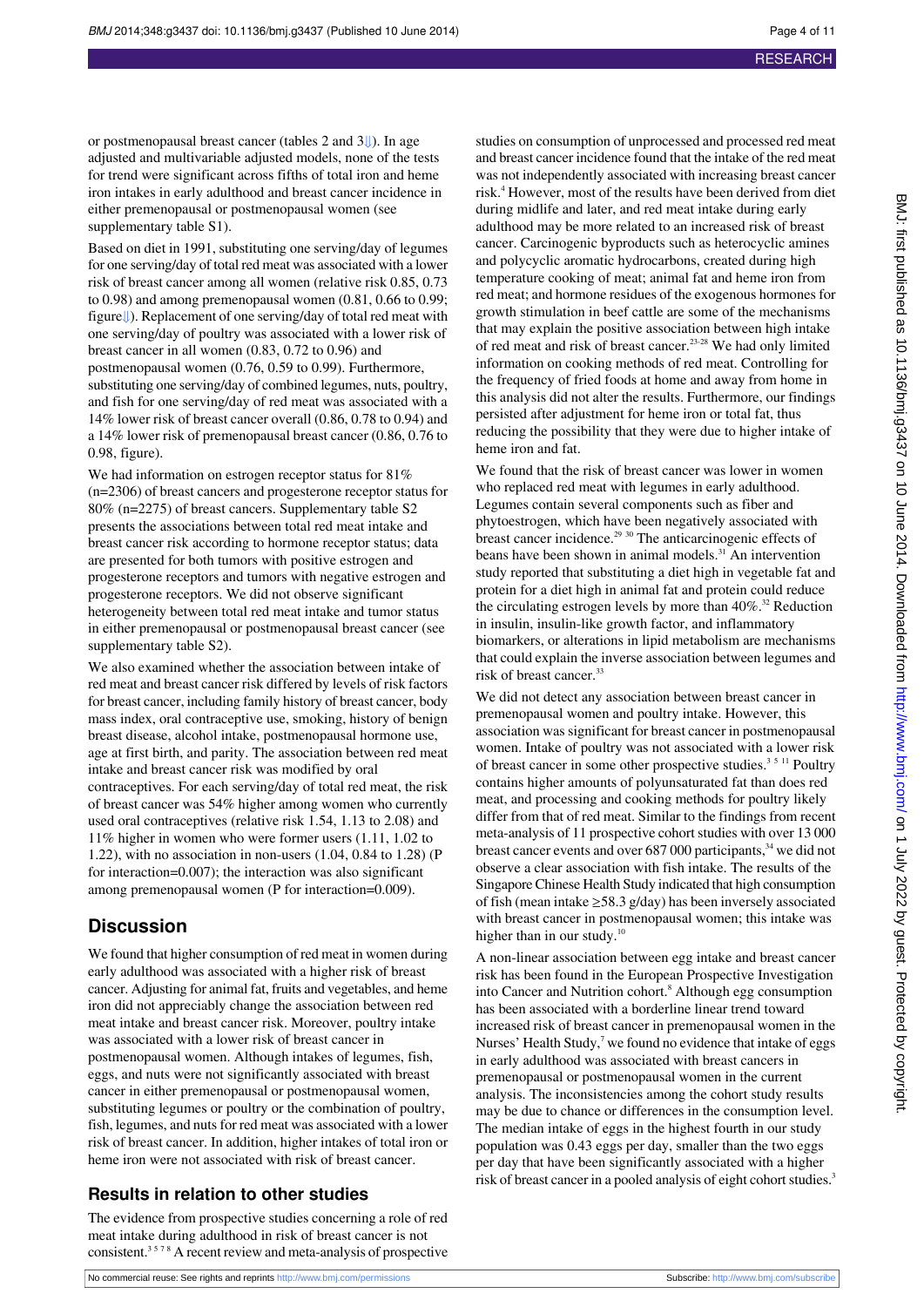#### **Limitations and strengths of this study**

Potential limitations need to be considered. Because the participants were predominantly white, educated US adults, we cannot determine whether our findings are generalizable to other race or ethnic groups; however, race/ethnic specific risk factors for breast cancer have not been documented. Because dietary intake was assessed by food frequency questionnaires, some degree of measurement error is inevitably present, and thus to reduce measurement error we used the cumulative average of multiple measurements in a sensitivity analysis.

Residual confounders are always of concern in any observational studies. Although we adjusted for a wide range of potential confounders for breast cancer, we still could not rule out the possibility that other unmeasured or inadequately measured factors have confounded the true association. We indirectly estimated the effects of substitution of legumes, poultry, and other protein sources for red meat on risk of breast cancer. Although trials on dietary modification would be ideal to support these substitutions, trials with sufficiently large sample sizes, long follow-up, and adequate compliance are not feasible. In addition, we made multiple comparisons (different food groups and nutrients, premenopausal and postmenopausal subgroups, and subtype of tumors) in this analysis, and we cannot exclude the possibility of type I errors. However, the central finding of an association with red meat was a prior hypothesis.

The strengths of this study include the large number of cases, length of follow-up, and ability to examine subtypes of breast cancers. The detailed prospective and updated assessments of diet and lifestyle factors allowed adjustment for many potential confounders. Recall bias would not be present because the study was strictly prospective and dietary assessment was conducted on all participants before the diagnosis of breast cancer.

## **Conclusions**

This analysis supports an association between higher consumption of total red meat during early adulthood and increased risk of breast cancer that was not clearly restricted to breast cancers in premenopausal women. Although the association was not significant in postmenopausal women alone, this may be due to lower statistical power in that group so we are not able to say with confidence that there is no association. In the current study, each serving per day increase in red meat was associated with a 13% increase in risk of breast cancer. When this relatively small relative risk is applied to breast cancer, which has a high lifetime incidence, the absolute number of excess cases attributable to red meat intake would be substantial, and hence a public health concern. Moreover, higher consumption of poultry was related to a lower incidence of breast cancer in postmenopausal women. Consistent with the American Cancer Society guidelines,<sup>35</sup> replacement of unprocessed and processed red meat with legumes and poultry during early adulthood may help to decrease the risk of breast cancer. Further study of the relation between diet in early adulthood and risk of breast cancer is needed.

We thank the participants and staff of the Nurses' Health Study II; the following state cancer registries for their help AL, AZ, AR, CA, CO, CT, DE, FL, GA, ID, IL, IN, IA, KY, LA, ME, MD, MA, MI, NE, NH, NJ, NY, NC, ND, OH, OK, OR, PA, RI, SC, TN, TX, VA, WA, WY; and the Connecticut Department of Public Health Human Investigations Committee, which approved this study. Certain data used in this publication were obtained from the Department of Public Health. Contributors: MSF, EC, WYC, AHE, and WCW designed the research. MSF carried out the analysis and wrote the manuscript. All authors

provided critical input in the writing of the manuscript and read and approved the final version of manuscript. MSF and WCW are the guarantors.

Funding: This study was supported by the National Institutes of Health grant (R01CA050385). The study sponsors were not involved in the study design and collection, analysis, and interpretation of data, or the writing of the article or the decision to submit it for publication. The authors were independent from study sponsors.

Competing interests: All authors have completed the ICMJE uniform disclosure form at [www.icmje.org/coi\\_disclosure.pdf](http://www.icmje.org/coi_disclosure.pdf) (available on request from the corresponding author) and declare: no support from any organization for the submitted work; no financial relationships with any organizations that might have an interest in the submitted work in the previous three years, no other relationships or activities that could appear to have influenced the submitted work.

Ethical approval: The study protocol (institutional review board No 1999-P-003389) was approved by the institutional review boards of Brigham and Women's Hospital and Harvard School of Public Health. The completion of the self administered questionnaire was considered to imply informed consent.

Data sharing: No additional data available.

Transparency: MSF and WCW affirm that the manuscript is an honest, accurate, and transparent account of the study being reported; that no important aspects of the study have been omitted; and that any discrepancies from the study as planned (and, if relevant, registered) have been explained.

- 1 Levine ME, Suarez JA, Brandhorst S, Balasubramanian P, Cheng CW, Madia F, et al. Low protein intake is associated with a major reduction in IGF-1, cancer, and overall mortality in the 65 and younger but not older population. Cell Metab 2014;19:407-17.
- 2 Weroha SJ, Haluska P. The insulin-like growth factor system in cancer. Endocrinol Metab Clin North Am 2012;41:335-50.
- 3 Missmer SA, Smith-Warner SA, Spiegelman D, Yaun SS, Adami HO, Beeson WL, et al. Meat and dairy food consumption and breast cancer: a pooled analysis of cohort studies. Int J Epidemiol 2002;31:78-85.
- 4 Alexander DD, Morimoto LM, Mink PJ, Cushing CA. A review and meta-analysis of red and processed meat consumption and breast cancer. Nutr Res Rev 2010;23:349-65.
- 5 Genkinger JM, Makambi KH, Palmer JR, Rosenberg L, Adams-Campbell LL. Consumption of dairy and meat in relation to breast cancer risk in Black Women's Health Study. Cancer Causes Control 2013;24:675-84.
- 6 Cho E, Chen WY, Hunter DJ, Stampfer MJ, Colditz GA, Hankinson SE, et al. Red meat intake and risk of breast cancer among premenopausal women. Arch Intern Med 2006;166:2253-9.
- 7 Holmes MD, Colditz GA, Hunter DJ, Hankinson SE, Rosner B, Speizer FE, et al. Meat, fish and egg intake and risk of breast cancer. Int J Cancer 2003;104:221-7.
- 8 Pala V, Krogh V, Berrino F, Sieri S, Grioni S, Tjønneland A, et al. Meat, eggs, dairy products, and risk of breast cancer in the European Prospective investigation into Cancer and Nutrition (EPIC) cohort. Am J Clin Nutr 2009;90:602-12.
- 9 Engeset D, Alsaker E, Lund E, Welch A. Khaw KT, Clavel-Chapelon F, et al. Fish consumption and breast cancer risk. The European Prospective Investigation into Cancer and Nutrition (EPIC). Int J Cancer 2006;119:175-82.
- 10 Gago-Dominguez M, Yuan JM, Sun CL, Lee HP, Yu MC. Opposing effects of dietary n-3 and n-6 fatty acids on mammary carcinogenesis: The Singapore Chinese Health Study. Br J Cancer 2003;89:1686-92.
- 11 Ferrucci LM, Cross AJ, Graubard BI, Brinton LA, McCarty CA, Ziegler RG, et al. Intake of meat, meat mutagens, and iron and the risk of breast cancer in the Prostate, Lung,
- Colorectal, and Ovarian Cancer Screening Trial. Br J Cancer 2009;101:178-84.<br>12 Land CE, Tokunaga M, Koyama K, Soda M, Preston DL, Nishimori I, et al. Incidence of female breast cancer among atomic bomb survivors, Hiroshima and Nagasaki, 1950-1990. Radiat Res 2003;160:707-17.
- 13 Swerdlow AJ, Barber JA, Hudson GV, Cunningham D, Gupta RK, Hancock BW, et al. Risk of second malignancy after Hodgkin's disease in a collaborative British cohort: the relation to age at treatment. J Clin Oncol 2000;18:498-509.
- 14 Wahner-Roedler DL, Nelson DF, Croghan IT, Achenbach SJ, Crowson CS, Hartmann LC, et al. Risk of breast cancer and breast cancer characteristics in women treated with supradiaphragmatic radiation for Hodgkin lymphoma: Mayo Clinic experience. Mayo Clin Proc 2003;78:708-15.
- 15 Nutrient Database for Standard Reference, release 14: Department of Agriculture ARS, 2001.
- 16 Holland GWA, Unwin ID, Buss DH, Paul AA, Dat S. The composition of foods. Royal Society of Chemistry and Ministry of Agriculture, Fisheries and Food, 1991.
- 17 Dial S. Tocopherols and tocotrienols in key foods in the US diet. AOCS Press, 1995:327-42.<br>18 Willett W. Stampfer M.J. Total energy intake: implications for epidemiologic analyses. Am Willett W, Stampfer MJ. Total energy intake: implications for epidemiologic analyses. Am J Epidemiol 1986;124:17-27.
- 19 Willett WC, Howe GR, Kushi LH. Adjustment for total energy intake in epidemiologic studies. Am J Clin Nutr 1984;65:1220-8S; discussion 1997;1229-1231S.
- 20 Salvini S, Hunter DJ, Sampson L, Stampfer MJ, Colditz GA, Rosner B, et al. Food-based validation of a dietary questionnaire: the effects of week-to-week variation in food consumption. Int J Epidemiol 1989;18:858-67.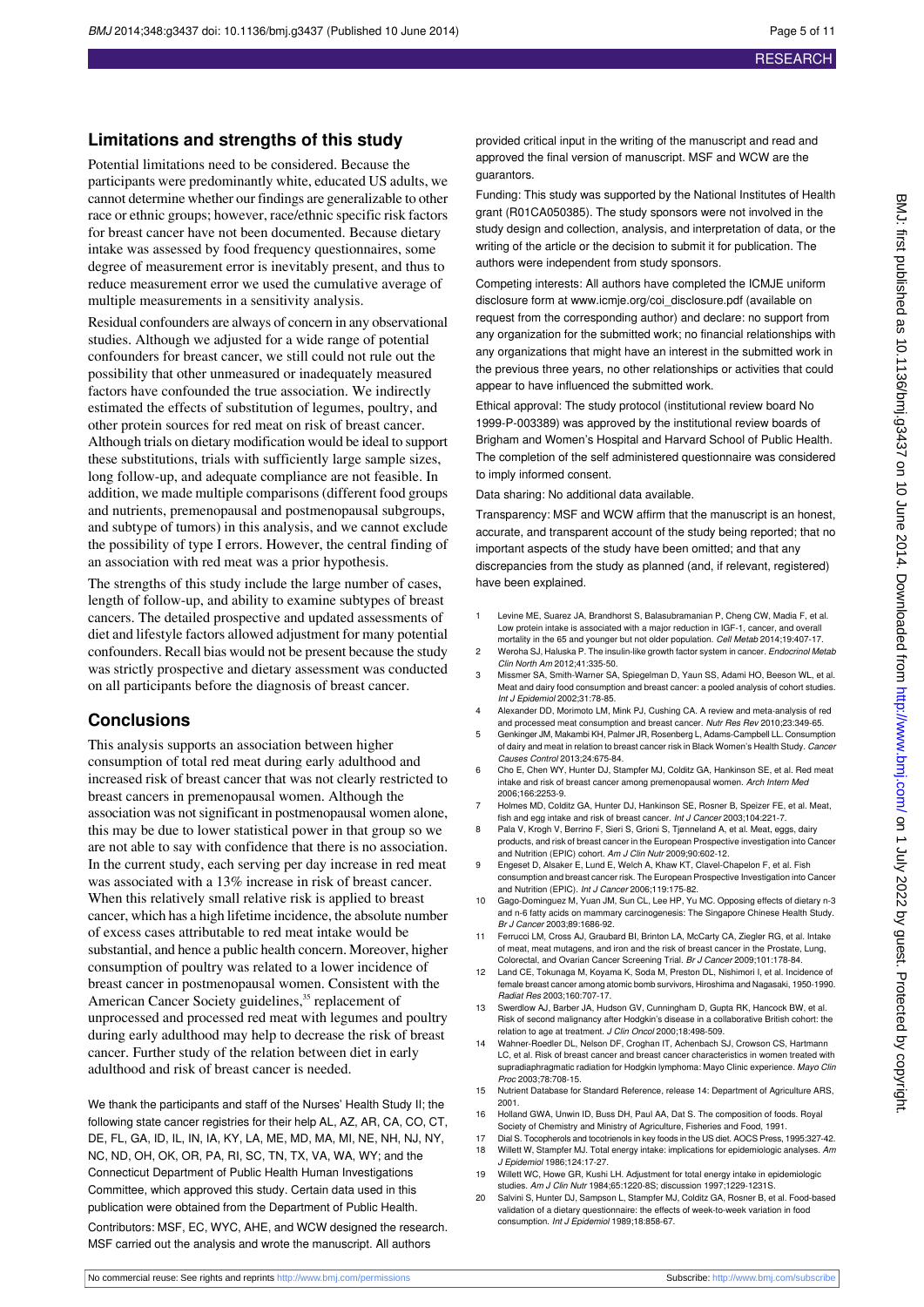#### **What is already known on this topic**

Foods that are major sources of animal or vegetable proteins are not consistently associated with risk of breast cancer Most of the evidence has been based on diet during midlife and later, and many lines of evidence suggest that some exposures, potentially including dietary factors, may have greater effects on breast carcinogenesis during early adulthood

#### **What this study adds**

Higher consumption of total red meat during early adulthood was associated with an increased risk of breast cancer

Higher consumption of poultry during early adulthood was related to a lower incidence of breast cancer in postmenopausal women

Substituting a combination of poultry, fish, legumes, and nuts as protein sources for red meat during early life seems beneficial for the prevention of breast cancer

- 21 Colditz GA, Stampfer MJ, Willett WC, Stason WB, Rosner B, Hennekens CH, et al. Reproducibility and validity of self-reported menopausal status in a prospective cohort study. Am J Epidemiol 1987;126:319-25.
- 22 Halton TL, Willett WC, Liu S, Manson JE, Stampfer MJ, Hu FB. Potato and French fry consumption and risk of type 2 diabetes in women. Am J Clin Nutr 2006;83:284-90.
- 23 De Stefani E, Ronco A, Mendilaharsu M, Guidobono M, Deneo-Pellegrini H. Meat intake, heterocyclic amines, and risk of breast cancer: a case-control study in Uruguay. Cancer Epidemiol Biomarkers Prev 1997;6:573-81.
- 24 Steck SE, Gaudet MM, Eng SM, Britton JA, Teitelbaum SL, Neugut AI, et al. Cooked meat and risk of breast cancer lifetime versus recent dietary intake. Epidemiology 2007;18:373-82.
- 25 Lauber SN, Ali S, Gooderham NJ. The cooked food derived carcinogen 2-amino-1-methyl-6-phenylimidazo[4,5-b] pyridine is a potent oestrogen: a mechanistic basis for its tissue-specific carcinogenicity. Carcinogenesis 2004;25:2509-17.
- 26 Farvid MS, Cho E, Chen WY, Eliassen AH, Willett WC. Premenopausal dietary fat in relation to pre- and post-menopausal breast cancer. Breast Cancer Res Treat 2014;145:255-65.
- 27 Kallianpur AR, Lee SA, Gao YT, Lu W, Zheng Y, Ruan ZX, et al. Dietary animal-derived iron and fat intake and breast cancer risk in the Shanghai Breast Cancer Study. Breast Cancer Res Treat 2008;107:123-32.
- 28 Andersson AM, Skakkebaek NE. Exposure to exogenous estrogens in food: possible impact on human development and health. Eur J Endocrinol 1999;140:477-85.
- 29 Aune D, Chan DS, Greenwood DC, Vieira AR, Rosenblatt DA, Vieira R, et al. Dietary fiber and breast cancer risk: a systematic review and meta-analysis of prospective studies. Ann Oncol 2012;23:1394-402.
- 30 Buck K, Zaineddin AK, Vrieling A, Linseisen J, Chang-Claude J. Meta-analyses of lignans and enterolignans in relation to breast cancer risk. Am J Clin Nutr 2010;92:141-53.
- 31 Thompson MD, Mensack MM, Jiang W, Zhu Z, Lewis MR, McGinley JN, et al. Cell signaling pathways associated with a reduction in mammary cancer burden by dietary common bean (Phaseolus vulgaris L.). Carcinogenesis 2012;33:226-32.
- 32 Carruba G, Granata OM, Pala V, Campisi I, Agostara B, Cusimano R, et al. A traditional Mediterranean diet decreases endogenous estrogens in healthy postmenopausal women. Nutr Cancer 2006;56:253-9.
- 33 Thompson MD, Thompson HJ. Physiological effects of bean (Phaseolus vulgaris L.) consumption on cellular signaling in cancer. Cell Cycle 2012;11:835-6.
- 34 Zheng JS, Hu XJ, Zhao YM, Yang J, Li D. Intake of fish and marine n-3 polyunsaturated fatty acids and risk of breast cancer: meta-analysis of data from 21 independent prospective cohort studies. BMJ 2013;346:f3706.
- 35 Kushi LH, Doyle C, McCullough M, Rock CL, Demark-Wahnefried W, Bandera EV, et al. American Cancer Society 2010 Nutrition and Physical Activity Guidelines Advisory Committee. American Cancer Society Guidelines on nutrition and physical activity for cancer prevention: reducing the risk of cancer with healthy food choices and physical activity. CA Cancer J Clin 2012;62:30-67.

**Accepted:** 14 May 2014

#### Cite this as: BMJ 2014;348:g3437

This is an Open Access article distributed in accordance with the Creative Commons Attribution Non Commercial (CC BY-NC 3.0) license, which permits others to distribute, remix, adapt, build upon this work non-commercially, and license their derivative works on different terms, provided the original work is properly cited and the use is non-commercial. See:<http://creativecommons.org/licenses/by-nc/3.0/>.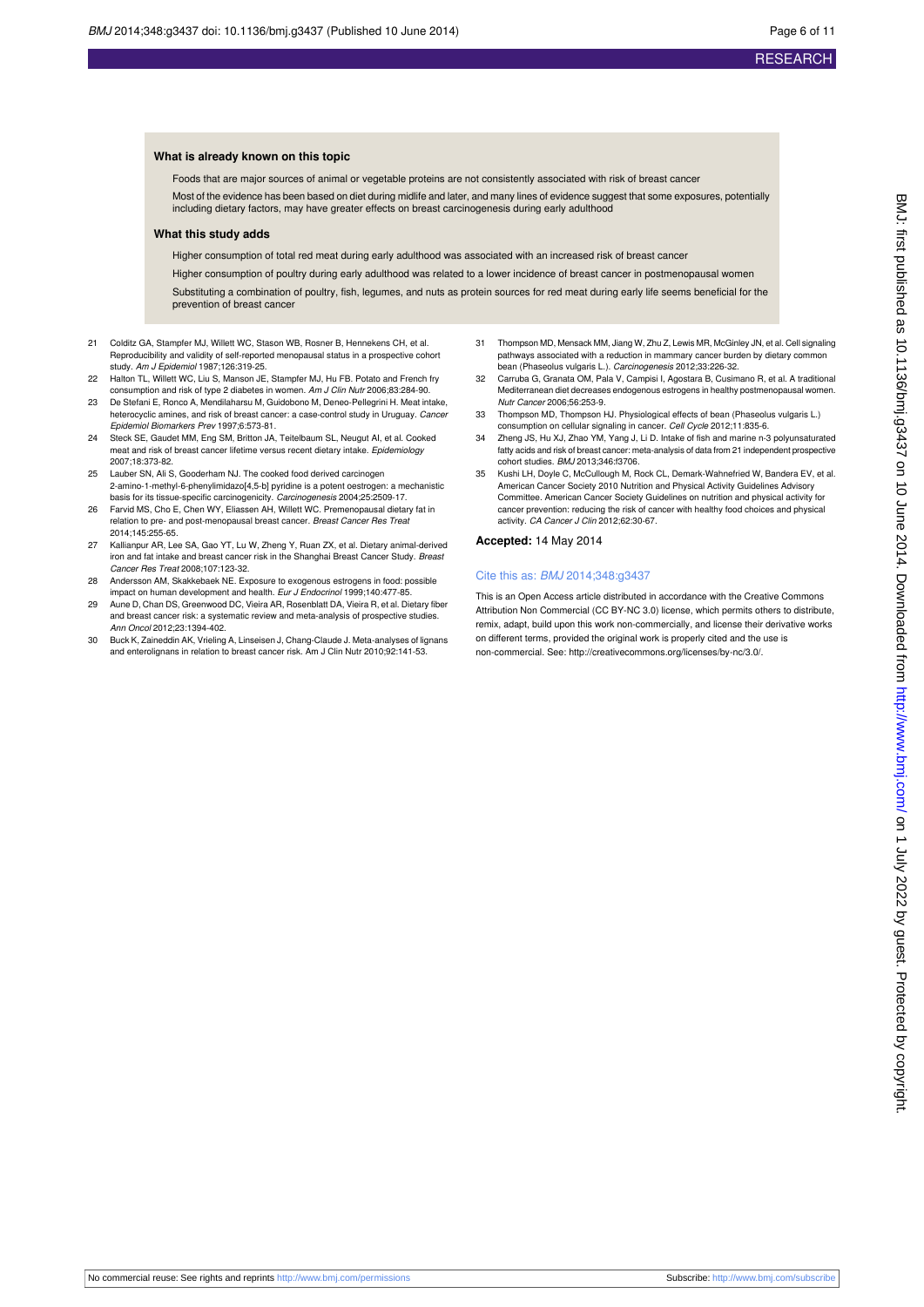## **Tables**

<span id="page-6-0"></span>**Table 1| Age standardized distribution of potential risk factors for breast cancer according to fifths of total red meat intake in 1991 among women enrolled in the Nurses' Health Study II**

|                                                             | Total red meat intake fifth |             |             |             |                                                                                                                 |  |  |
|-------------------------------------------------------------|-----------------------------|-------------|-------------|-------------|-----------------------------------------------------------------------------------------------------------------|--|--|
| <b>Potential risk factors</b>                               |                             |             |             |             | Lowest fifth (n=15 763) 2nd fifth (n=21 366) 3rd fifth (n=15 929) 4th fifth (n=18 196) Highest fifth (n=17 549) |  |  |
| Mean (SD) age (years)                                       | 36.6(4.7)                   | 36.5(4.6)   | 36.5(4.6)   | 36.4(4.6)   | 36.2(4.6)                                                                                                       |  |  |
| Mean (SD) total red meat intake (serving/day)               | 0.2(0.1)                    | 0.5(0.1)    | 0.7(0.1)    | 1.0(0.1)    | 1.6(0.5)                                                                                                        |  |  |
| Mean (SD) body mass index (weight<br>$(kg)/(height (m)^2)$  | 23.3(4.4)                   | 24.2(4.8)   | 24.5(5.1)   | 24.9(5.4)   | 25.7(6.0)                                                                                                       |  |  |
| Mean (SD) total energy intake (kJ)                          | 6266 (2057)                 | 6688 (1960) | 7265 (1977) | 7963 (1998) | 9271 (2186)                                                                                                     |  |  |
| Mean (SD) alcohol consumption (g/day)                       | 3.2(5.7)                    | 3.2(6.0)    | 3.1(6.1)    | 3.1(6.1)    | 3.0(6.4)                                                                                                        |  |  |
| Mean (SD) age at first birth (years)                        | 26.4(4.6)                   | 26.1(4.2)   | 25.9(4.1)   | 25.7(4.0)   | 25.4(4.0)                                                                                                       |  |  |
| Current smokers (%)                                         | 9                           | 11          | 12          | 13          | 15                                                                                                              |  |  |
| Current oral contraceptive use (%)                          | 12                          | 12          | 11          | 10          | 10                                                                                                              |  |  |
| History of benign breast disease (%)                        | 35                          | 33          | 34          | 32          | 31                                                                                                              |  |  |
| Family history of breast cancer in mother or<br>sisters (%) | 16                          | 15          | 15          | 15          | 15                                                                                                              |  |  |
| Parity $\geq$ 3 (%)                                         | 12                          | 19          | 22          | 24          | 26                                                                                                              |  |  |
| Age at menarche $<$ 12 (%)                                  | 25                          | 24          | 24          | 24          | 25                                                                                                              |  |  |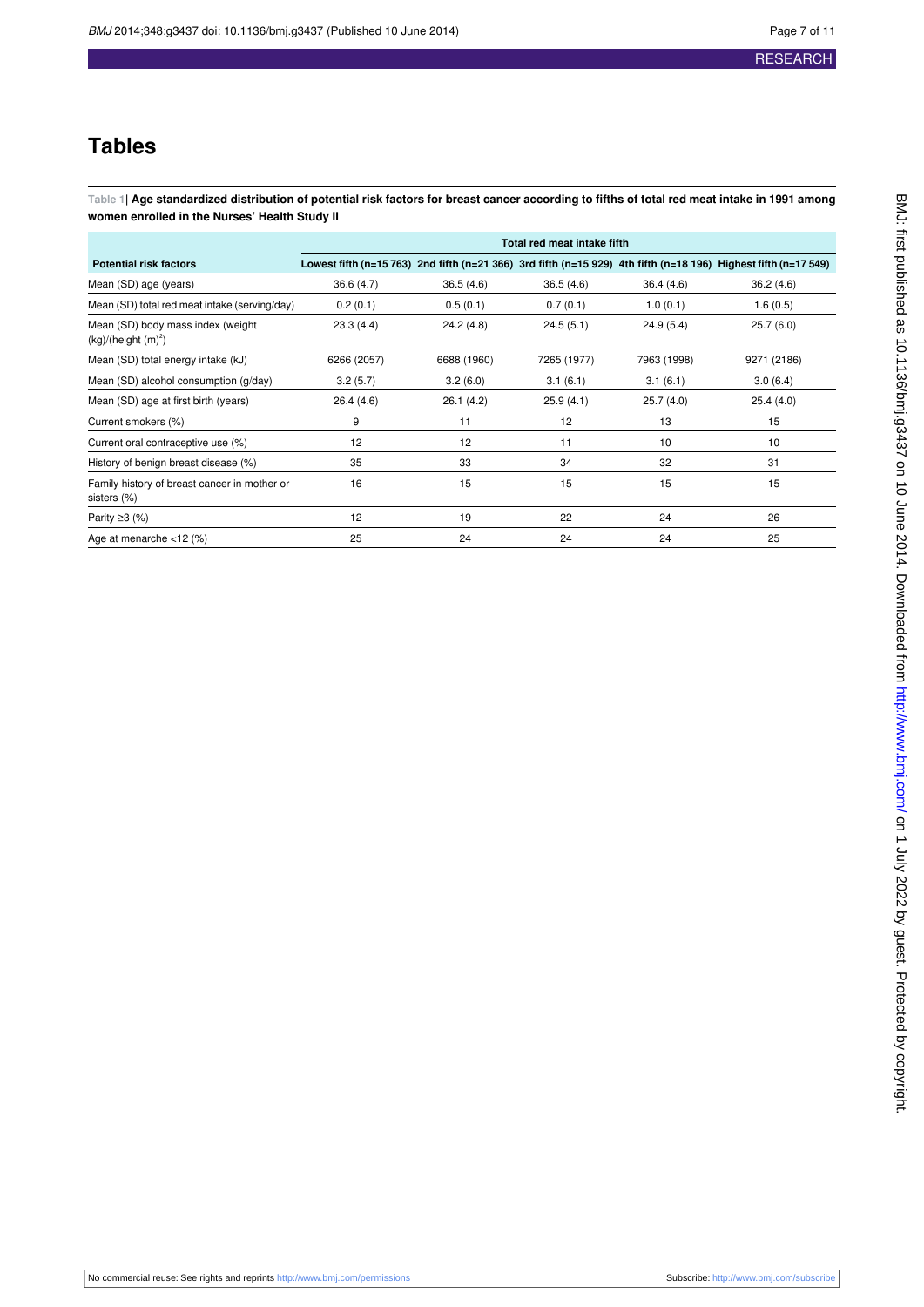<span id="page-7-0"></span>**Table 2| Relative risk for breast cancer according to fifths of dietary sources of animal protein in 1991 among women in the Nurses' Health Study II. Values are relative risks (95% confidence intervals) unless stated otherwise**

| <b>Variables</b>                           | <b>Fifths of intake</b> |                                |                        |                                         |                                             |                      | Per 1                         |  |
|--------------------------------------------|-------------------------|--------------------------------|------------------------|-----------------------------------------|---------------------------------------------|----------------------|-------------------------------|--|
|                                            | <b>Lowest fifth</b>     | 2nd fifth                      | 3rd fifth<br>4th fifth |                                         | <b>Highest fifth</b>                        | $P_{\text{trend}}^*$ | serving/day                   |  |
| Total red meat (unprocessed and processed) |                         |                                |                        |                                         |                                             |                      |                               |  |
| All women:                                 |                         |                                |                        |                                         |                                             |                      |                               |  |
| Median intake (serving/day)                | 0.14                    | 0.49                           | 0.70                   | 0.99                                    | 1.50                                        |                      |                               |  |
| No of cases/person years                   | 493/306 298             | 698/414 838                    | 522/309 562            | 564/353 554                             | 553/341 169                                 |                      |                               |  |
| Age adjusted model                         | 1                       | 1.07 (0.95 to 1.20)            | 1.07 (0.94 to 1.21)    | 1.02 (0.90 to 1.15) 1.05 (0.93 to 1.19) |                                             | 0.70                 | 1.02 (0.95 to 1.09)           |  |
| Multivariable model                        | 1                       | 1.10 (0.98 to 1.24)            | 1.12 (0.99 to 1.28)    | 1.10 (0.97 to 1.25) 1.22 (1.06 to 1.40) |                                             | 0.01                 | 1.13 (1.04 to 1.22)           |  |
| Premenopausal women:                       |                         |                                |                        |                                         |                                             |                      |                               |  |
| Median intake (serving/day)                | 0.14                    | 0.49                           | 0.70                   | 0.99                                    | 1.50                                        |                      |                               |  |
| No of cases/person years                   | 275/188 826             | 361/259 112                    | 285/193 578            | 297/220 096                             | 293/213 370                                 |                      |                               |  |
| Age adjusted model                         | 1                       | 0.97 (0.83 to 1.13)            | 1.03 (0.87 to 1.22)    | $0.95(0.81 \text{ to } 1.12)$           | $0.99(0.84 \text{ to } 1.16)$               | 0.85                 | 1.03 (0.94 to 1.13)           |  |
| Multivariable model                        | 1                       | 1.02 (0.87 to 1.19)            | 1.11 (0.94 to 1.32)    | 1.05 (0.88 to 1.25) 1.12 (0.93 to 1.35) |                                             | 0.22                 | 1.12 (1.01 to 1.25)           |  |
| Postmenopausal women:                      |                         |                                |                        |                                         |                                             |                      |                               |  |
| Median intake (serving/day)                | 0.14                    | 0.43                           | 0.70                   | 0.99                                    | 1.50                                        |                      |                               |  |
| No of cases/person years                   | 151/76 506              | 226/103 319                    | 180/77 658             | 184/86 274                              | 177/86 591                                  |                      |                               |  |
| Age adjusted model                         | 1                       | 1.16 (0.94 to 1.43)            | 1.23 (0.99 to 1.53)    | 1.14 $(0.92 \text{ to } 1.42)$          | 1.12 (0.90 to 1.39)                         | 0.55                 | 1.01 (0.90 to 1.14)           |  |
| Multivariable model                        | 1                       | 1.18 (0.96 to 1.46)            | 1.26 (1.00 to 1.57)    | 1.19 $(0.95 \text{ to } 1.50)$          | 1.23 (0.96 to 1.57)                         | 0.18                 | 1.08 (0.94 to 1.23)           |  |
| Poultry (chicken and turkey)               |                         |                                |                        |                                         |                                             |                      |                               |  |
| All women:                                 |                         |                                |                        |                                         |                                             |                      |                               |  |
| Median intake (serving/day)                | 0.14                    | 0.21                           | 0.43                   | 0.57                                    | 0.86                                        |                      |                               |  |
| No of cases/person years                   | 461/276 836             | 694/418 805                    | 661/409 599            | 466/269 434                             | 544/348 154                                 |                      |                               |  |
| Age adjusted model                         | 1                       | 1.00 (0.89 to 1.13)            | 0.97 (0.86 to 1.10)    | 1.05 $(0.92 \text{ to } 1.19)$          | 0.94 (0.82 to 1.06)                         | 0.33                 | 0.91 (0.81 to 1.02)           |  |
| Multivariable model                        | 1                       | 0.98 (0.87 to 1.11)            | $0.94$ (0.83 to 1.06)  | 1.02 $(0.89 \text{ to } 1.16)$          | $0.91$ (0.80 to 1.03)                       | 0.19                 | $0.89(0.79 \text{ to } 1.01)$ |  |
| Premenopausal women:                       |                         |                                |                        |                                         |                                             |                      |                               |  |
| Median intake (serving/day)                | 0.14                    | 0.21                           | 0.43                   | 0.57                                    | 0.86                                        |                      |                               |  |
| No of cases/person years                   | 241/170 019             | 365/262 730                    | 355/257 204            | 247/169 033                             | 301/214 330                                 |                      |                               |  |
| Age adjusted model                         | 1                       | $0.97$ (0.83 to 1.15)          | 0.96 (0.82 to 1.13)    | 1.02 (0.85 to 1.22)                     | $0.96$ (0.81 to 1.14)                       | 0.83                 | $0.94$ (0.80 to 1.11)         |  |
| Multivariable model                        | 1                       | 0.96 (0.81 to 1.13)            | $0.94$ (0.79 to 1.11)  | 1.00 (0.83 to 1.20)                     | 0.93 (0.78 to 1.11)                         | 0.60                 | 0.92 (0.77 to 1.09)           |  |
| Postmenopausal women:                      |                         |                                |                        |                                         |                                             |                      |                               |  |
| Median intake (serving/day)                | 0.14                    | 0.21                           | 0.43                   | 0.57                                    | 0.86                                        |                      |                               |  |
| No of cases/person years                   | 167/71 035              | 225/104 588                    | 210/101 267            | 156/65 822                              | 159/87 041                                  |                      |                               |  |
| Age adjusted model                         | 1                       | $0.94$ (0.77 to 1.15)          | $0.90$ (0.73 to 1.10)  | 1.04 $(0.83 \text{ to } 1.29)$          | 0.78 (0.63 to 0.98)                         | 0.07                 | 0.85 (0.69 to 1.04)           |  |
| Multivariable model                        | 1                       | $0.90(0.73 \text{ to } 1.11)$  | $0.85$ (0.69 to 1.05)  |                                         | $0.96$ (0.76 to 1.20) $0.73$ (0.58 to 0.91) | 0.02                 | 0.79 (0.63 to 0.99)           |  |
| Fish                                       |                         |                                |                        |                                         |                                             |                      |                               |  |
| All women:                                 |                         |                                |                        |                                         |                                             |                      |                               |  |
| Median intake (serving/day)                | 0.07                    | 0.14                           | 0.21                   | 0.28                                    | 0.50                                        |                      |                               |  |
| No of cases/person years                   | 718/457 537             | 658/408 919                    | 549/307 666            | 302/185 186                             | 602/365 424                                 |                      |                               |  |
| Age adjusted model                         | 1                       | 1.02 $(0.91$ to 1.13)          | 1.12 (1.00 to 1.25)    | 1.00 $(0.87 \text{ to } 1.14)$          | 1.01 (0.90 to 1.12)                         | 0.91                 | 0.91 (0.77 to 1.07)           |  |
| Multivariable model                        | 1                       | 1.00 $(0.90 \text{ to } 1.11)$ | 1.08 (0.97 to 1.21)    | $0.96$ (0.83 to 1.10)                   | $0.98(0.88 \text{ to } 1.10)$               | 0.60                 | 0.88 (0.74 to 1.05)           |  |
| Premenopausal women:                       |                         |                                |                        |                                         |                                             |                      |                               |  |
| Median intake (serving/day)                | 0.07                    | 0.14                           | 0.21                   | 0.28                                    | 0.50                                        |                      |                               |  |
| No of cases/person years                   | 378/285 514             | 347/256 333                    | 271/181 730            | 192/127 014                             | 323/223 997                                 |                      |                               |  |
| Age adjusted model                         | 1                       | 1.01 (0.87 to 1.17)            | 1.15 (0.98 to 1.35)    | 1.01 (0.84 to 1.20)                     | 1.04 (0.90 to 1.21)                         | 0.64                 | 0.98 (0.78 to 1.24)           |  |
| Multivariable model                        | 1                       | $0.99$ (0.85 to 1.15)          | 1.11 (0.95 to 1.30)    | $0.96$ (0.81 to 1.15)                   | $0.99(0.85 \text{ to } 1.16)$               | 0.86                 | $0.92$ (0.72 to 1.17)         |  |
| Postmenopausal women:                      |                         |                                |                        |                                         |                                             |                      |                               |  |
| Median intake (serving/day)                | 0.07                    | 0.14                           | 0.21                   | 0.28                                    | 0.57                                        |                      |                               |  |
| No of cases/person years                   | 232/111 313             | 211/99 858                     | 173/75 817             | 120/60 674                              | 181/82 487                                  |                      |                               |  |
| Age adjusted model                         | 1                       | 1.01 (0.84 to 1.22)            | 1.09 (0.89 to 1.32)    | 0.91 (0.73 to 1.14) 1.03 (0.85 to 1.25) |                                             | 0.88                 | 0.89 (0.67 to 1.19)           |  |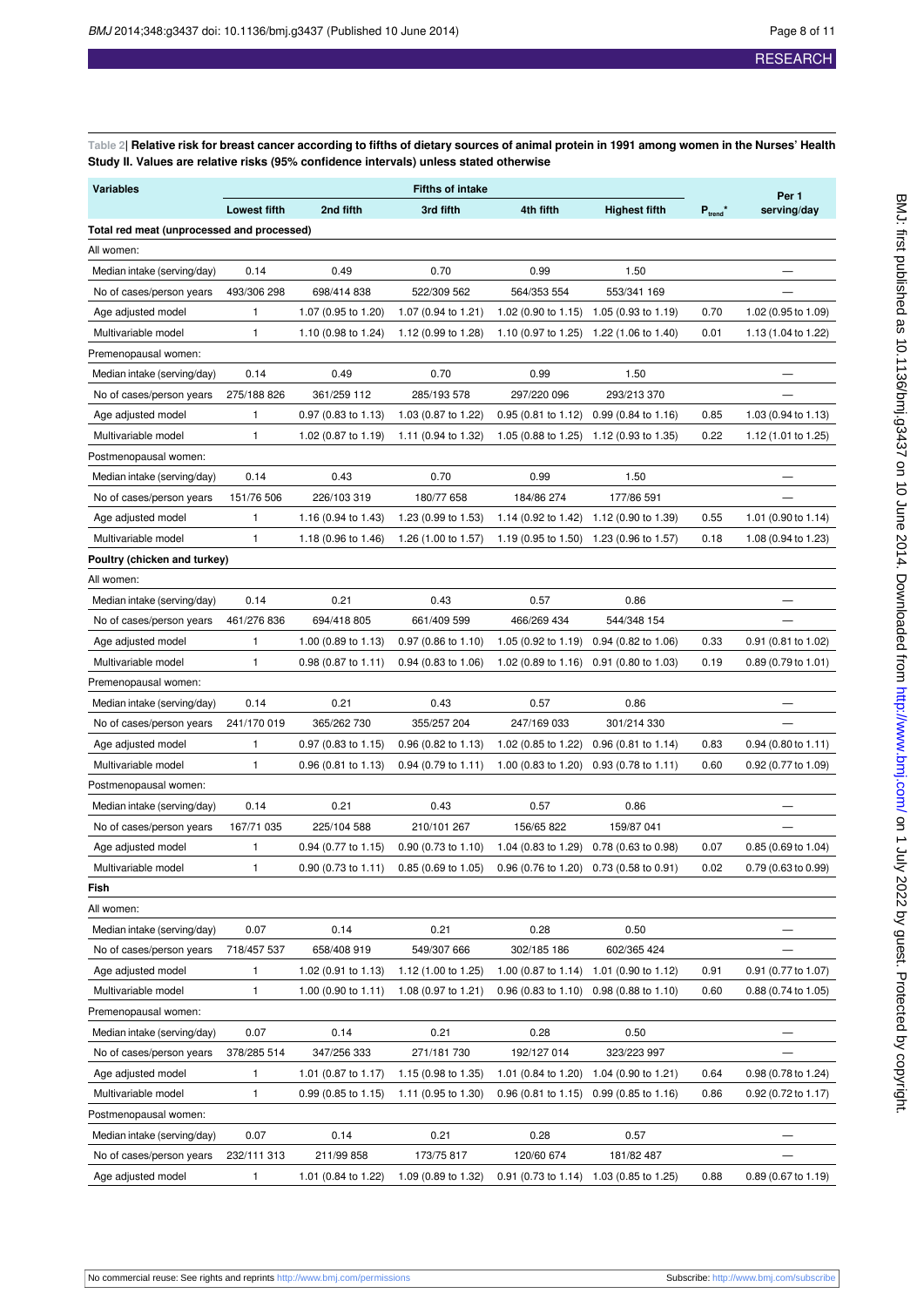#### **Table 2 (continued)**

| <b>Variables</b>            | <b>Fifths of intake</b> |                     |                     |                       |                      |                      | Per 1                         |  |
|-----------------------------|-------------------------|---------------------|---------------------|-----------------------|----------------------|----------------------|-------------------------------|--|
|                             | <b>Lowest fifth</b>     | 2nd fifth           | 3rd fifth           | 4th fifth             | <b>Highest fifth</b> | $P_{\text{trend}}^*$ | serving/day                   |  |
| Multivariable model         | 1                       | 1.01 (0.83 to 1.22) | 1.07 (0.87 to 1.30) | $0.89(0.71)$ to 1.12) | 1.02 (0.84 to 1.25)  | 0.93                 | $0.88(0.65 \text{ to } 1.19)$ |  |
| Eggs†                       |                         |                     |                     |                       |                      |                      |                               |  |
| All women:                  |                         |                     |                     |                       |                      |                      |                               |  |
| Median intake (serving/day) | $\mathbf 0$             | 0.07                | 0.14                | 0.43                  |                      |                      |                               |  |
| No of cases/person years    | 411/250 596             | 934/565 114         | 793/480 134         | 688/426 985           |                      |                      |                               |  |
| Age adjusted model          | 1                       | 1.02 (0.91 to 1.15) | 1.02 (0.91 to 1.15) | $0.98$ (0.86 to 1.10) |                      | 0.40                 | 0.93 (0.78 to 1.12)           |  |
| Multivariable model         | 1                       | 1.04 (0.92 to 1.17) | 1.04 (0.92 to 1.17) | 1.01 (0.89 to 1.15)   |                      | 0.76                 | 0.99 (0.82 to 1.20)           |  |
| Premenopausal women:        |                         |                     |                     |                       |                      |                      |                               |  |
| Median intake (serving/day) | 0                       | 0.07                | 0.14                | 0.43                  |                      |                      |                               |  |
| No of cases/person years    | 203/154 272             | 488/351 848         | 442/303 565         | 376/263 631           |                      |                      |                               |  |
| Age adjusted model          | 1                       | 1.07 (0.91 to 1.27) | 1.12 (0.94 to 1.32) | 1.07 (0.90 to 1.27)   |                      | 0.80                 | 1.02 (0.79 to 1.31)           |  |
| Multivariable model         | 1                       | 1.09 (0.92 to 1.28) | 1.15 (0.97 to 1.36) | 1.11 (0.93 to 1.33)   |                      | 0.53                 | 1.07 (0.82 to 1.39)           |  |
| Postmenopausal women:       |                         |                     |                     |                       |                      |                      |                               |  |
| Median intake (serving/day) | 0                       | 0.07                | 0.14                | 0.43                  |                      |                      |                               |  |
| No of cases/person years    | 141/63 327              | 297/138 500         | 247/117 197         | 232/110 728           |                      |                      |                               |  |
| Age adjusted model          | 1                       | 1.00 (0.81 to 1.22) | 0.98 (0.80 to 1.21) | 0.95 (0.77 to 1.18)   |                      | 0.60                 | 0.95 (0.70 to 1.30)           |  |
| Multivariable model         | 1                       | 1.00 (0.82 to 1.23) | 0.99 (0.80 to 1.22) | 0.97 (0.78 to 1.21)   |                      | 0.71                 | 1.00 (0.72 to 1.38)           |  |

Multivariable model was stratified by age in months at start of follow-up and calendar year of current questionnaire cycle and was simultaneously adjusted for race (white, non-white), family history of breast cancer in mother or sisters (yes, no), history of benign breast disease (yes, no), smoking (never, former, current 1-14/day, current 15-24/day, current ≥25/day), height (<157.5, 157.5 to <165, 165 to <173, ≥173 cm), body mass index (<18.5, 18.5 to <20.0, 20.0 to <22.5, 22.5 to <25.0, 25.0 to <30.0, 30 to <35.0, ≥35.0 kg/m<sup>2</sup>), age at menarche (<12, 12, 13, ≥14 years), parity and age at first birth (nulliparous, parity ≤2 and age at first birth <25 years, parity ≤2 and age at first birth 25 to <30 years, parity ≤2 and age at first birth ≥30 years, parity 3-4 and age at first birth <25 years, parity 3-4 and age at first birth 25 to <30 years, parity 3-4 and age at first birth ≥30 years, parity ≥5 and age at first birth <25 years, parity ≥5 and age at first birth ≥25 years), oral contraceptive use (never, former, current), alcohol intake (non-drinker, <5, 5 to <15, ≥15 g/day), and energy (fifth). In postmenopausal women, we additionally adjusted for postmenopausal hormone use (never users, former users, current users), and age at menopause (<45 years, 45-46 years, 47-48, 49-50 years, 51-52 years, ≥53 years). Among all women, we additionally adjusted for hormone use and menopausal status (premenopausal, postmenopausal never users, postmenopausal former users, postmenopausal current users, unknown menopausal status), and age at menopause (premenopausal, unknown menopause, <45 years, 45-46 years, 47-48, 49-50 years, 51-52 years, ≥53 years).

\*Calculated with median intake of each variable in each fifth as a continuous variable. †Fourth of intake.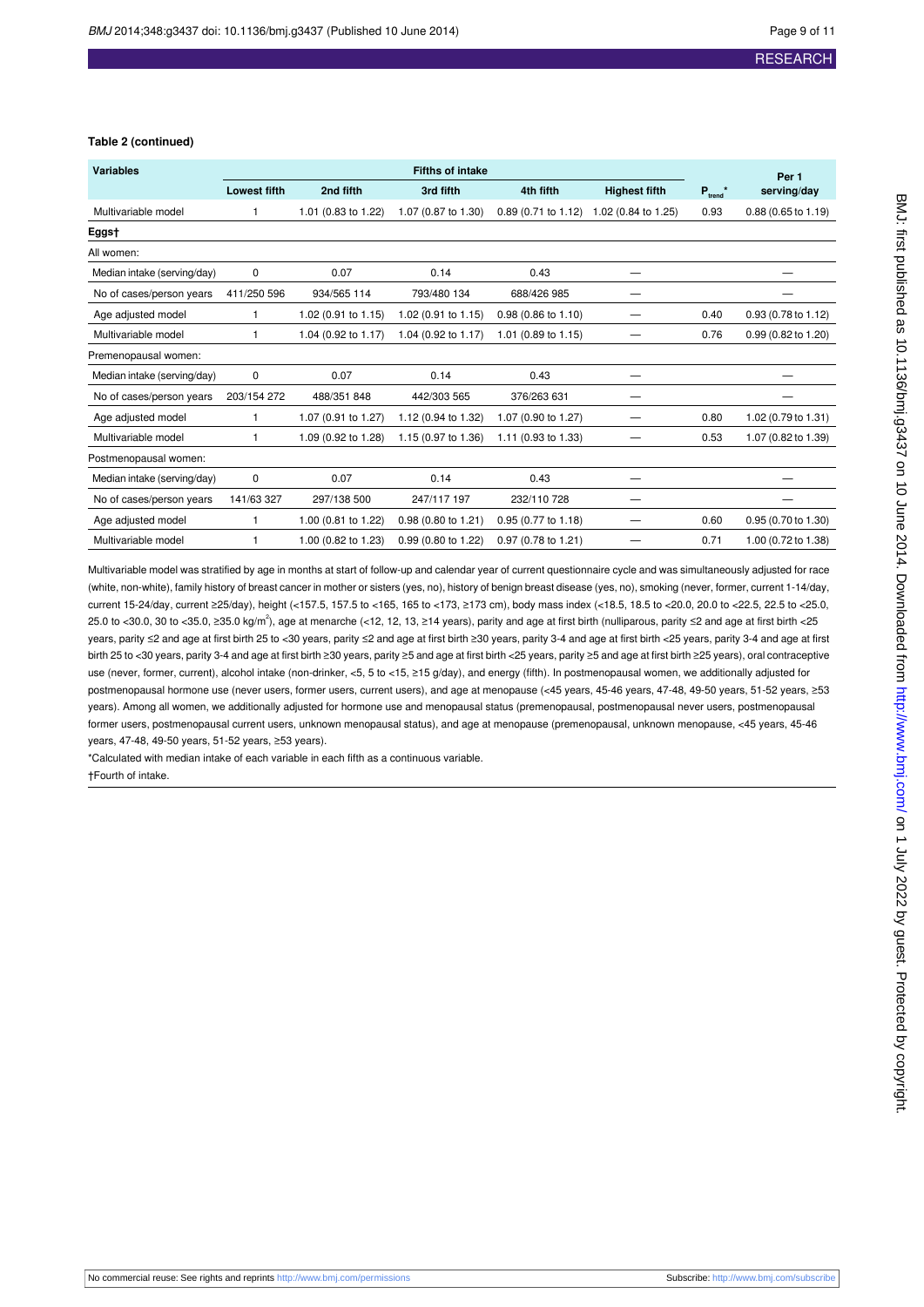<span id="page-9-0"></span>**Table 3| Relative risk for breast cancer according to fifths of legumes and nuts intakes in 1991 among women in the Nurses' Health Study II. Values are relative risks (95% confidence intervals) unless stated otherwise**

| <b>Variables</b>               | <b>Fifth of intake</b> |                     |                               |                               |                       |                    | Per 1                         |  |
|--------------------------------|------------------------|---------------------|-------------------------------|-------------------------------|-----------------------|--------------------|-------------------------------|--|
|                                | <b>Lowest fifth</b>    | 2nd fifth           | 3rd fifth                     | 4th fifth                     | <b>Highest fifth</b>  | $P_{\text{trend}}$ | serving/day                   |  |
| Legumes                        |                        |                     |                               |                               |                       |                    |                               |  |
| All women:                     |                        |                     |                               |                               |                       |                    |                               |  |
| Median intake<br>(serving/day) | 0.07                   | 0.21                | 0.28                          | 0.42                          | 0.86                  |                    |                               |  |
| No of cases/person years       | 377/229 805            | 823/500 473         | 393/236 579                   | 728/441 572                   | 509/316 117           |                    |                               |  |
| Age adjusted model             | 1                      | 0.95 (0.84 to 1.07) | 0.95 (0.82 to 1.09)           | 0.93 (0.82 to 1.06)           | 0.91 (0.79 to 1.04)   | 0.20               | 0.92 (0.81 to 1.03)           |  |
| Multivariable model            | $\mathbf{1}$           | 0.93 (0.82 to 1.05) | $0.93$ (0.80 to 1.07)         | 0.92 (0.81 to 1.05)           | 0.90 (0.78 to 1.03)   | 0.23               | 0.92 (0.81 to 1.04)           |  |
| Premenopausal women:           |                        |                     |                               |                               |                       |                    |                               |  |
| Median intake<br>(serving/day) | 0.07                   | 0.21                | 0.28                          | 0.42                          | 0.86                  |                    |                               |  |
| No of cases/person years       | 211/145 459            | 431/311 721         | 206/147834                    | 401/274 519                   | 262/194 856           |                    |                               |  |
| Age adjusted model             | $\mathbf{1}$           | 0.89 (0.76 to 1.05) | 0.88 (0.72 to 1.07)           | 0.93 (0.79 to 1.10)           | 0.85 (0.71 to 1.02)   | 0.24               | 0.89 (0.76 to 1.05)           |  |
| Multivariable model            | $\mathbf{1}$           | 0.88 (0.75 to 1.04) | $0.86$ (0.71 to 1.05)         | $0.92$ (0.78 to 1.10)         | $0.84$ (0.69 to 1.01) | 0.21               | 0.88 (0.74 to 1.05)           |  |
| Postmenopausal women:          |                        |                     |                               |                               |                       |                    |                               |  |
| Median intake<br>(serving/day) | 0.14                   | 0.21                | 0.28                          | 0.50                          | 0.86                  |                    |                               |  |
| No of cases/person years       | 227/111 566            | 150/65 134          | 219/97 890                    | 151/74 726                    | 171/80 881            |                    |                               |  |
| Age adjusted model             | 1                      | 1.12 (0.91 to 1.38) | 1.08 (0.90 to 1.31)           | 0.99 (0.81 to 1.22)           | 1.04 (0.85 to 1.26)   | 0.83               | 0.99 (0.81 to 1.20)           |  |
| Multivariable model            | $\mathbf{1}$           | 1.10 (0.89 to 1.36) | 1.08 (0.90 to 1.31)           | 0.99 (0.80 to 1.22)           | 1.03 (0.83 to 1.27)   | 0.79               | $0.99(0.80 \text{ to } 1.21)$ |  |
| <b>Nuts</b>                    |                        |                     |                               |                               |                       |                    |                               |  |
| All women:                     |                        |                     |                               |                               |                       |                    |                               |  |
| Median intake<br>(serving/day) | 0                      | 0.07                | 0.14                          | 0.21                          | 0.57                  |                    | —                             |  |
| No of cases/person years       | 595/351 150            | 615/356 802         | 528/333 529                   | 463/279 569                   | 629/404 370           |                    |                               |  |
| Age adjusted model             | $\mathbf{1}$           | 1.04 (0.93 to 1.16) | 0.96 (0.86 to 1.08)           | $0.99(0.87 \text{ to } 1.11)$ | 0.96 (0.86 to 1.07)   | 0.28               | $0.99(0.89 \text{ to } 1.10)$ |  |
| Multivariable model            | $\mathbf{1}$           | 1.03 (0.92 to 1.15) | $0.94$ (0.83 to 1.06)         | 0.96 (0.85 to 1.09)           | 0.94 (0.83 to 1.05)   | 0.18               | $0.98(0.88 \text{ to } 1.10)$ |  |
| Premenopausal women:           |                        |                     |                               |                               |                       |                    |                               |  |
| Median intake<br>(serving/day) | 0                      | 0.07                | 0.14                          | 0.21                          | 0.57                  |                    |                               |  |
| No of cases/person years       | 298/210 559            | 337/222 317         | 286/209 546                   | 275/200 752                   | 315/231 808           |                    |                               |  |
| Age adjusted model             | $\mathbf{1}$           | 1.09 (0.93 to 1.27) | 0.98 (0.83 to 1.15)           | 0.92 (0.78 to 1.09)           | 1.03 (0.88 to 1.21)   | 1.00               | 1.00 (0.86 to 1.15)           |  |
| Multivariable model            | 1                      | 1.09 (0.93 to 1.28) | $0.97$ (0.82 to 1.14)         | 0.90 (0.76 to 1.07)           | 1.01 (0.85 to 1.20)   | 0.85               | $0.98(0.84 \text{ to } 1.14)$ |  |
| Postmenopausal women:          |                        |                     |                               |                               |                       |                    |                               |  |
| Median intake<br>(serving/day) | $\pmb{0}$              | 0.07                | 0.14                          | 0.21                          | 0.57                  |                    |                               |  |
| No of cases/person years       | 192/92 373             | 198/89 088          | 167/81 865                    | 155/70 959                    | 206/96 063            |                    |                               |  |
| Age adjusted model             | 1                      | 1.09 (0.89 to 1.33) | 1.00 (0.81 to 1.23)           | 1.06 (0.86 to 1.32)           | 1.06 (0.87 to 1.30)   | 0.67               | 1.12 (0.94 to 1.32)           |  |
| Multivariable model            | $\mathbf{1}$           | 1.08 (0.88 to 1.32) | $0.98(0.79 \text{ to } 1.21)$ | 1.05 (0.84 to 1.30)           | 1.05 (0.85 to 1.29)   | 0.76               | 1.12 (0.94 to 1.33)           |  |

Multivariable model was stratified by age in months at start of follow-up and calendar year of current questionnaire cycle and was simultaneously adjusted for race (white, non-white), family history of breast cancer in mother or sisters (yes, no), history of benign breast disease (yes, no), smoking (never, former, current 1-14/day, current 15-24/day, current ≥25/day), height (<157.5, 157.5 to <165, 165 to <173, ≥173 cm), body mass index (<18.5, 18.5 to <20.0, 20.0 to <22.5, 22.5 to <25.0, 25.0 to <30.0, 30 to <35.0, ≥35.0 kg/m<sup>2</sup>), age at menarche (<12, 12, 13, ≥14 years), parity and age at first birth (nulliparous, parity ≤2 and age at first birth <25 years, parity ≤2 and age at first birth 25 to <30 years, parity ≤2 and age at first birth ≥30 years, parity 3-4 and age at first birth <25 years, parity 3-4 and age at first birth 25 to <30 years, parity 3-4 and age at first birth ≥30 years, parity ≥5 and age at first birth <25 years, parity ≥5 and age at first birth ≥25 years), oral contraceptive use (never, former, current), alcohol intake (non-drinker, <5, 5 to <15, ≥15 g/day), and energy (fifth). In postmenopausal women, we additionally adjusted for postmenopausal hormone use (never users, former users, current users) and age at menopause (<45 years, 45-46 years, 47-48, 49-50 years, 51-52 years, ≥53 years). Among all women, we additionally adjusted for hormone use and menopausal status (premenopausal, postmenopausal never users, postmenopausal former users, postmenopausal current users, unknown menopausal status), and age at menopause (premenopausal, unknown menopause, <45 years, 45-46 years, 47-48, 49-50 years, 51-52 years, ≥53 years).

\*Calculated with median intake of each variable in each fifth as continuous variable.